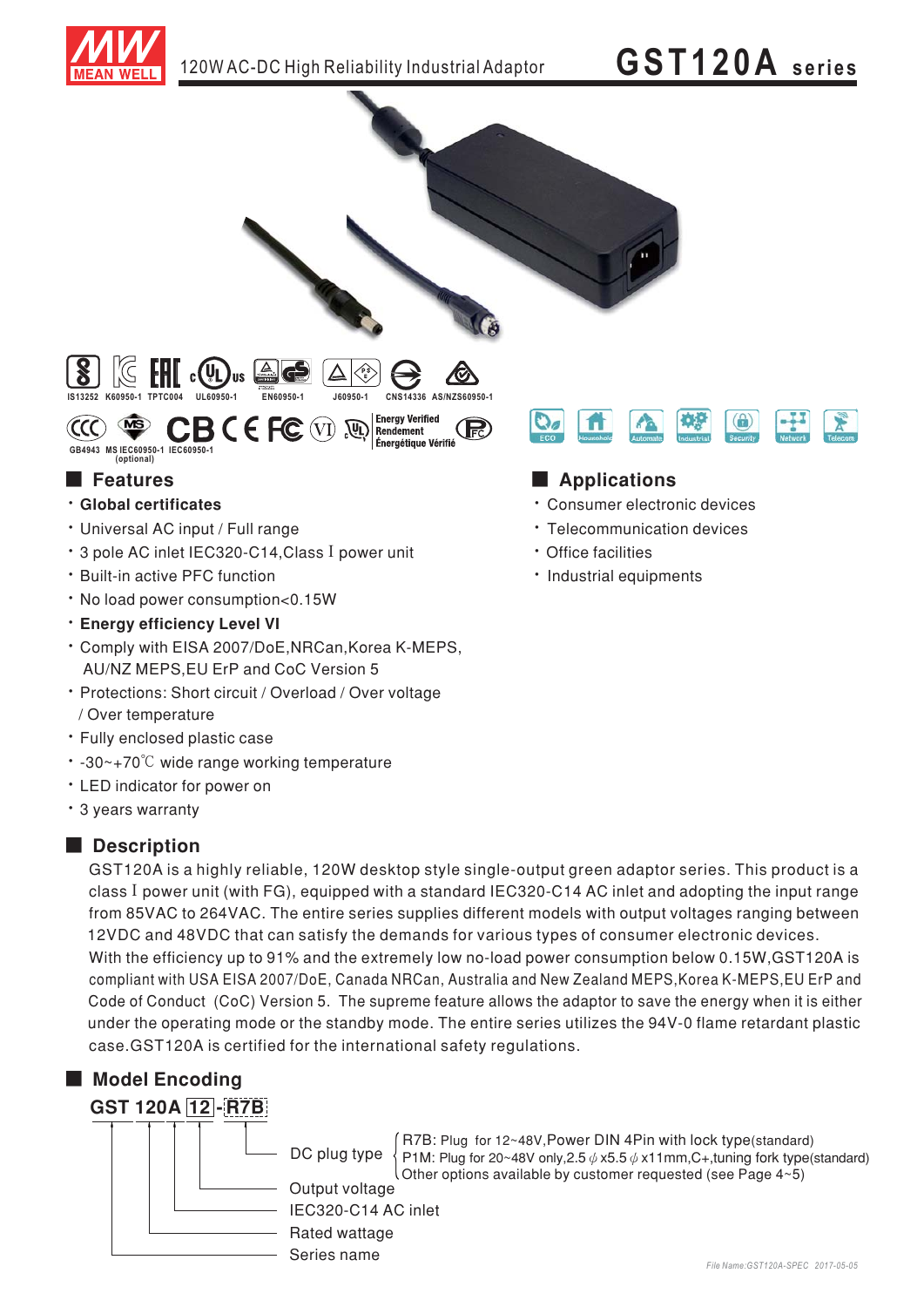

| <b>SPECIFICATION</b> |                                                                                                                                                                                                                                                                                                                                                                                                                                                                                                                                                                                                                                                                                                                                                                                                                                                                                                                                                                                                                                                       |                                                           |                                                                                                                                                                                                                     |                                             |                                                                                                                                           |                                                                |                               |  |  |
|----------------------|-------------------------------------------------------------------------------------------------------------------------------------------------------------------------------------------------------------------------------------------------------------------------------------------------------------------------------------------------------------------------------------------------------------------------------------------------------------------------------------------------------------------------------------------------------------------------------------------------------------------------------------------------------------------------------------------------------------------------------------------------------------------------------------------------------------------------------------------------------------------------------------------------------------------------------------------------------------------------------------------------------------------------------------------------------|-----------------------------------------------------------|---------------------------------------------------------------------------------------------------------------------------------------------------------------------------------------------------------------------|---------------------------------------------|-------------------------------------------------------------------------------------------------------------------------------------------|----------------------------------------------------------------|-------------------------------|--|--|
| ORDER NO.            |                                                                                                                                                                                                                                                                                                                                                                                                                                                                                                                                                                                                                                                                                                                                                                                                                                                                                                                                                                                                                                                       |                                                           | GST120A12-R7B                                                                                                                                                                                                       | GST120A15-R7B                               | GST120A20-<br>$\Box$ =R7B,P1M                                                                                                             | GST120A24-<br>$\Box$ =R7B,P1M                                  | GST120A48-<br>$\Box$ =R7B,P1M |  |  |
| <b>OUTPUT</b>        | <b>SAFETY MODEL NO.</b>                                                                                                                                                                                                                                                                                                                                                                                                                                                                                                                                                                                                                                                                                                                                                                                                                                                                                                                                                                                                                               |                                                           | GST120A12                                                                                                                                                                                                           | GST120A15                                   | GST120A20                                                                                                                                 | GST120A24                                                      | GST120A48                     |  |  |
|                      | <b>DC VOLTAGE</b>                                                                                                                                                                                                                                                                                                                                                                                                                                                                                                                                                                                                                                                                                                                                                                                                                                                                                                                                                                                                                                     |                                                           | 12V                                                                                                                                                                                                                 | 15V                                         | <b>20V</b>                                                                                                                                | 24V                                                            | 48V                           |  |  |
|                      | <b>RATED CURRENT</b>                                                                                                                                                                                                                                                                                                                                                                                                                                                                                                                                                                                                                                                                                                                                                                                                                                                                                                                                                                                                                                  |                                                           | 8.5A                                                                                                                                                                                                                | 7A                                          | 6A                                                                                                                                        | 5A                                                             | 2.5A                          |  |  |
|                      | <b>CURRENT RANGE</b>                                                                                                                                                                                                                                                                                                                                                                                                                                                                                                                                                                                                                                                                                                                                                                                                                                                                                                                                                                                                                                  |                                                           | $0 - 8.5A$                                                                                                                                                                                                          | $0 - 7A$                                    | $0 - 6A$                                                                                                                                  | $0 - 5A$                                                       | $0 - 2.5A$                    |  |  |
|                      | <b>RATED POWER (max.)</b>                                                                                                                                                                                                                                                                                                                                                                                                                                                                                                                                                                                                                                                                                                                                                                                                                                                                                                                                                                                                                             |                                                           | 102W                                                                                                                                                                                                                | 105W                                        | 120W                                                                                                                                      | <b>120W</b>                                                    | 120W                          |  |  |
|                      |                                                                                                                                                                                                                                                                                                                                                                                                                                                                                                                                                                                                                                                                                                                                                                                                                                                                                                                                                                                                                                                       |                                                           |                                                                                                                                                                                                                     |                                             |                                                                                                                                           |                                                                |                               |  |  |
|                      | RIPPLE & NOISE (max.) Note.2 120mVp-p                                                                                                                                                                                                                                                                                                                                                                                                                                                                                                                                                                                                                                                                                                                                                                                                                                                                                                                                                                                                                 |                                                           |                                                                                                                                                                                                                     | 120mVp-p                                    | 150mVp-p                                                                                                                                  | 180mVp-p                                                       | 200mVp-p                      |  |  |
|                      | <b>VOLTAGE TOLERANCE Note.3 ±5.0%</b>                                                                                                                                                                                                                                                                                                                                                                                                                                                                                                                                                                                                                                                                                                                                                                                                                                                                                                                                                                                                                 |                                                           |                                                                                                                                                                                                                     | ±5.0%                                       | ±5.0%                                                                                                                                     | ±3.0%                                                          | ±2.5%                         |  |  |
|                      | <b>LINE REGULATION</b>                                                                                                                                                                                                                                                                                                                                                                                                                                                                                                                                                                                                                                                                                                                                                                                                                                                                                                                                                                                                                                |                                                           | Note.4 $±1.0\%$                                                                                                                                                                                                     | ±1.0%                                       | ±1.0%                                                                                                                                     | ±1.0%                                                          | ±1.0%                         |  |  |
|                      | <b>LOAD REGULATION</b>                                                                                                                                                                                                                                                                                                                                                                                                                                                                                                                                                                                                                                                                                                                                                                                                                                                                                                                                                                                                                                |                                                           | ±5.0%                                                                                                                                                                                                               | ±5.0%                                       | ±4.0%                                                                                                                                     | ±3.0%                                                          | ±2.5%                         |  |  |
|                      | <b>SETUP, RISE TIME</b>                                                                                                                                                                                                                                                                                                                                                                                                                                                                                                                                                                                                                                                                                                                                                                                                                                                                                                                                                                                                                               |                                                           | Note.5 2000ms, 30ms / 230VAC<br>2500ms, 30ms / 115VAC at full load                                                                                                                                                  |                                             |                                                                                                                                           |                                                                |                               |  |  |
|                      | <b>HOLD UP TIME (Typ.)</b>                                                                                                                                                                                                                                                                                                                                                                                                                                                                                                                                                                                                                                                                                                                                                                                                                                                                                                                                                                                                                            |                                                           | 20ms / 230VAC<br>20ms / 115VAC at full load                                                                                                                                                                         |                                             |                                                                                                                                           |                                                                |                               |  |  |
|                      | <b>VOLTAGE RANGE</b>                                                                                                                                                                                                                                                                                                                                                                                                                                                                                                                                                                                                                                                                                                                                                                                                                                                                                                                                                                                                                                  |                                                           | Note 6 $85 - 264$ VAC $120 - 370$ VDC                                                                                                                                                                               |                                             |                                                                                                                                           |                                                                |                               |  |  |
|                      | <b>FREQUENCY RANGE</b>                                                                                                                                                                                                                                                                                                                                                                                                                                                                                                                                                                                                                                                                                                                                                                                                                                                                                                                                                                                                                                |                                                           | $47 \sim 63$ Hz                                                                                                                                                                                                     |                                             |                                                                                                                                           |                                                                |                               |  |  |
|                      | <b>POWER FACTOR (Typ.)</b>                                                                                                                                                                                                                                                                                                                                                                                                                                                                                                                                                                                                                                                                                                                                                                                                                                                                                                                                                                                                                            |                                                           | PF>0.93 / 230VAC                                                                                                                                                                                                    | PF>0.97 / 115VAC at full load               |                                                                                                                                           |                                                                |                               |  |  |
| <b>INPUT</b>         | <b>EFFICIENCY (Typ.)</b>                                                                                                                                                                                                                                                                                                                                                                                                                                                                                                                                                                                                                                                                                                                                                                                                                                                                                                                                                                                                                              | R <sub>7</sub> B                                          | 88.5%                                                                                                                                                                                                               | 89%                                         | 90%                                                                                                                                       | 90.5%                                                          | 91%                           |  |  |
|                      |                                                                                                                                                                                                                                                                                                                                                                                                                                                                                                                                                                                                                                                                                                                                                                                                                                                                                                                                                                                                                                                       | P <sub>1</sub> M                                          | -----                                                                                                                                                                                                               | -----                                       | 89%                                                                                                                                       | 89.5%                                                          | 90.5%                         |  |  |
|                      | <b>AC CURRENT</b>                                                                                                                                                                                                                                                                                                                                                                                                                                                                                                                                                                                                                                                                                                                                                                                                                                                                                                                                                                                                                                     |                                                           | 1.4A/115VAC<br>0.7A/230VAC                                                                                                                                                                                          |                                             |                                                                                                                                           |                                                                |                               |  |  |
|                      | <b>INRUSH CURRENT (max.)</b>                                                                                                                                                                                                                                                                                                                                                                                                                                                                                                                                                                                                                                                                                                                                                                                                                                                                                                                                                                                                                          |                                                           | Cold start 35 / 115AC<br>70A/230VAC                                                                                                                                                                                 |                                             |                                                                                                                                           |                                                                |                               |  |  |
|                      | <b>LEAKAGE CURRENT(max.)</b>                                                                                                                                                                                                                                                                                                                                                                                                                                                                                                                                                                                                                                                                                                                                                                                                                                                                                                                                                                                                                          |                                                           | 0.75mA / 240VAC                                                                                                                                                                                                     |                                             |                                                                                                                                           |                                                                |                               |  |  |
|                      | <b>OVERLOAD</b>                                                                                                                                                                                                                                                                                                                                                                                                                                                                                                                                                                                                                                                                                                                                                                                                                                                                                                                                                                                                                                       |                                                           | $105 \sim 160\%$ rated output power                                                                                                                                                                                 |                                             |                                                                                                                                           |                                                                |                               |  |  |
|                      |                                                                                                                                                                                                                                                                                                                                                                                                                                                                                                                                                                                                                                                                                                                                                                                                                                                                                                                                                                                                                                                       |                                                           | Protection type: Hiccup mode, recovers automatically after fault condition is removed                                                                                                                               |                                             |                                                                                                                                           |                                                                |                               |  |  |
| <b>PROTECTION</b>    | <b>OVER VOLTAGE</b>                                                                                                                                                                                                                                                                                                                                                                                                                                                                                                                                                                                                                                                                                                                                                                                                                                                                                                                                                                                                                                   |                                                           | 105 $\sim$ 135% rated output voltage                                                                                                                                                                                |                                             |                                                                                                                                           |                                                                |                               |  |  |
|                      |                                                                                                                                                                                                                                                                                                                                                                                                                                                                                                                                                                                                                                                                                                                                                                                                                                                                                                                                                                                                                                                       |                                                           | Protection type : Shut down o/p voltage, re-power on to recover                                                                                                                                                     |                                             |                                                                                                                                           |                                                                |                               |  |  |
|                      | <b>OVER TEMPERATURE</b>                                                                                                                                                                                                                                                                                                                                                                                                                                                                                                                                                                                                                                                                                                                                                                                                                                                                                                                                                                                                                               |                                                           | Shut down o/p voltage, re-power on to recover                                                                                                                                                                       |                                             |                                                                                                                                           |                                                                |                               |  |  |
| <b>ENVIRONMENT</b>   | WORKING TEMP.                                                                                                                                                                                                                                                                                                                                                                                                                                                                                                                                                                                                                                                                                                                                                                                                                                                                                                                                                                                                                                         |                                                           | $-30 \sim +70^{\circ}$ C (Refer to "Derating Curve")                                                                                                                                                                |                                             |                                                                                                                                           |                                                                |                               |  |  |
|                      | <b>WORKING HUMIDITY</b>                                                                                                                                                                                                                                                                                                                                                                                                                                                                                                                                                                                                                                                                                                                                                                                                                                                                                                                                                                                                                               |                                                           | $20\% \sim 90\%$ RH non-condensing                                                                                                                                                                                  |                                             |                                                                                                                                           |                                                                |                               |  |  |
|                      | STORAGE TEMP., HUMIDITY                                                                                                                                                                                                                                                                                                                                                                                                                                                                                                                                                                                                                                                                                                                                                                                                                                                                                                                                                                                                                               |                                                           | $-40 \sim +85^{\circ}$ C, 10 ~ 95% RH non-condensing                                                                                                                                                                |                                             |                                                                                                                                           |                                                                |                               |  |  |
|                      | <b>TEMP. COEFFICIENT</b>                                                                                                                                                                                                                                                                                                                                                                                                                                                                                                                                                                                                                                                                                                                                                                                                                                                                                                                                                                                                                              |                                                           | $\pm 0.03\%$ / °C (0~45°C)                                                                                                                                                                                          |                                             |                                                                                                                                           |                                                                |                               |  |  |
|                      | <b>VIBRATION</b>                                                                                                                                                                                                                                                                                                                                                                                                                                                                                                                                                                                                                                                                                                                                                                                                                                                                                                                                                                                                                                      |                                                           | 10 ~ 500Hz, 2G 10min./1cycle, period for 60min. each along X, Y, Z axes                                                                                                                                             |                                             |                                                                                                                                           |                                                                |                               |  |  |
|                      |                                                                                                                                                                                                                                                                                                                                                                                                                                                                                                                                                                                                                                                                                                                                                                                                                                                                                                                                                                                                                                                       |                                                           | SAFETY STANDARDS Note. 7 UL60950-1, CSA C22.2, TUV EN60950-1, BSMI CNS14336, CCC GB4943, PSE J60950-1, AS/NZS 60950.1, BIS IS13252,<br>KC K60950-1, EAC TP TC 004 approved; SIRIM MS IEC60950-1 (optional) approved |                                             |                                                                                                                                           |                                                                |                               |  |  |
|                      | <b>WITHSTAND VOLTAGE</b>                                                                                                                                                                                                                                                                                                                                                                                                                                                                                                                                                                                                                                                                                                                                                                                                                                                                                                                                                                                                                              |                                                           | I/P-O/P: 3KVAC                                                                                                                                                                                                      |                                             |                                                                                                                                           |                                                                |                               |  |  |
|                      | <b>ISOLATION RESISTANCE</b>                                                                                                                                                                                                                                                                                                                                                                                                                                                                                                                                                                                                                                                                                                                                                                                                                                                                                                                                                                                                                           |                                                           | I/P-O/P:100M Ohms / 500VDC / 25°C / 70% RH                                                                                                                                                                          |                                             |                                                                                                                                           |                                                                |                               |  |  |
|                      |                                                                                                                                                                                                                                                                                                                                                                                                                                                                                                                                                                                                                                                                                                                                                                                                                                                                                                                                                                                                                                                       |                                                           | <b>Parameter</b>                                                                                                                                                                                                    | <b>Standard</b><br><b>Test Level / Note</b> |                                                                                                                                           |                                                                |                               |  |  |
|                      | <b>EMC EMISSION</b>                                                                                                                                                                                                                                                                                                                                                                                                                                                                                                                                                                                                                                                                                                                                                                                                                                                                                                                                                                                                                                   |                                                           | Conducted emission                                                                                                                                                                                                  | EAC TP TC 020, MSIP KN32                    | EN55032(CISPR32), FCC PART 15 / CISPR22<br>CAN ICES-3(B)/NMB-3(B), CNS13438, GB17625.1 Class B<br>EN55032(CISPR32), FCC PART 15 / CISPR22 |                                                                |                               |  |  |
| <b>SAFETY &amp;</b>  |                                                                                                                                                                                                                                                                                                                                                                                                                                                                                                                                                                                                                                                                                                                                                                                                                                                                                                                                                                                                                                                       |                                                           | Radiated emission<br>Harmonic current                                                                                                                                                                               |                                             | CAN ICES-3(B)/NMB-3(B), CNS13438, GB17625.1<br>EAC TP TC 020, MSIP KN32<br>EN61000-3-2, GB9254                                            |                                                                | Class B                       |  |  |
| <b>EMC</b>           |                                                                                                                                                                                                                                                                                                                                                                                                                                                                                                                                                                                                                                                                                                                                                                                                                                                                                                                                                                                                                                                       |                                                           | Voltage flicker                                                                                                                                                                                                     |                                             |                                                                                                                                           | Class A<br>-------                                             |                               |  |  |
| (Note. 8)            |                                                                                                                                                                                                                                                                                                                                                                                                                                                                                                                                                                                                                                                                                                                                                                                                                                                                                                                                                                                                                                                       |                                                           | Parameter                                                                                                                                                                                                           | EN61000-3-3<br><b>Standard</b>              |                                                                                                                                           | <b>Test Level /Note</b>                                        |                               |  |  |
|                      |                                                                                                                                                                                                                                                                                                                                                                                                                                                                                                                                                                                                                                                                                                                                                                                                                                                                                                                                                                                                                                                       |                                                           | <b>ESD</b>                                                                                                                                                                                                          | EN61000-4-2                                 |                                                                                                                                           | Level 4, 15KV air; Level 4, 8KV contact                        |                               |  |  |
|                      |                                                                                                                                                                                                                                                                                                                                                                                                                                                                                                                                                                                                                                                                                                                                                                                                                                                                                                                                                                                                                                                       |                                                           | RF field susceptibility                                                                                                                                                                                             | EN61000-4-3                                 |                                                                                                                                           | Level 2, 3V/m                                                  |                               |  |  |
|                      |                                                                                                                                                                                                                                                                                                                                                                                                                                                                                                                                                                                                                                                                                                                                                                                                                                                                                                                                                                                                                                                       |                                                           | <b>EFT</b> bursts                                                                                                                                                                                                   |                                             |                                                                                                                                           | Level 2, 1KV                                                   |                               |  |  |
|                      | <b>EMC IMMUNITY</b>                                                                                                                                                                                                                                                                                                                                                                                                                                                                                                                                                                                                                                                                                                                                                                                                                                                                                                                                                                                                                                   |                                                           | Surge susceptibility                                                                                                                                                                                                | EN61000-4-4                                 |                                                                                                                                           |                                                                |                               |  |  |
|                      |                                                                                                                                                                                                                                                                                                                                                                                                                                                                                                                                                                                                                                                                                                                                                                                                                                                                                                                                                                                                                                                       |                                                           |                                                                                                                                                                                                                     | EN61000-4-5                                 |                                                                                                                                           | Level 3, 1KV/Line-Line, 2KV/Line-FG                            |                               |  |  |
|                      |                                                                                                                                                                                                                                                                                                                                                                                                                                                                                                                                                                                                                                                                                                                                                                                                                                                                                                                                                                                                                                                       |                                                           | Conducted susceptibility                                                                                                                                                                                            | EN61000-4-6                                 |                                                                                                                                           | Level 2, 3V                                                    |                               |  |  |
|                      |                                                                                                                                                                                                                                                                                                                                                                                                                                                                                                                                                                                                                                                                                                                                                                                                                                                                                                                                                                                                                                                       |                                                           | Magnetic field immunity                                                                                                                                                                                             | EN61000-4-8                                 |                                                                                                                                           | Level 2, 3A/m<br>$>$ 95% dip 0. 5 periods, 30% dip 25 periods, |                               |  |  |
|                      |                                                                                                                                                                                                                                                                                                                                                                                                                                                                                                                                                                                                                                                                                                                                                                                                                                                                                                                                                                                                                                                       |                                                           | Voltage dips, interruption                                                                                                                                                                                          | EN61000-4-11                                |                                                                                                                                           | $>$ 95% interruptions 250 periods                              |                               |  |  |
|                      | <b>MTBF</b>                                                                                                                                                                                                                                                                                                                                                                                                                                                                                                                                                                                                                                                                                                                                                                                                                                                                                                                                                                                                                                           |                                                           | 368.75K hrs min. MIL-HDBK-217F(25°C)                                                                                                                                                                                |                                             |                                                                                                                                           |                                                                |                               |  |  |
| <b>OTHERS</b>        | <b>DIMENSION</b>                                                                                                                                                                                                                                                                                                                                                                                                                                                                                                                                                                                                                                                                                                                                                                                                                                                                                                                                                                                                                                      |                                                           | 167*67*35mm (L*W*H)                                                                                                                                                                                                 |                                             |                                                                                                                                           |                                                                |                               |  |  |
|                      | <b>PACKING</b>                                                                                                                                                                                                                                                                                                                                                                                                                                                                                                                                                                                                                                                                                                                                                                                                                                                                                                                                                                                                                                        |                                                           | 0.62Kg; 20pcs/13.4Kg/0.9CUFT                                                                                                                                                                                        |                                             |                                                                                                                                           |                                                                |                               |  |  |
| CONNECTOR            | See page 4~5; Other type available by customer requested<br><b>PLUG</b>                                                                                                                                                                                                                                                                                                                                                                                                                                                                                                                                                                                                                                                                                                                                                                                                                                                                                                                                                                               |                                                           |                                                                                                                                                                                                                     |                                             |                                                                                                                                           |                                                                |                               |  |  |
|                      | CABLE                                                                                                                                                                                                                                                                                                                                                                                                                                                                                                                                                                                                                                                                                                                                                                                                                                                                                                                                                                                                                                                 | See page 4~5 ; Other type available by customer requested |                                                                                                                                                                                                                     |                                             |                                                                                                                                           |                                                                |                               |  |  |
| <b>NOTE</b>          | 1. All parameters are specified at 230VAC input, rated load, 25°C 70% RH ambient.<br>2. Ripple & noise are measured at 20MHz by using a 12" twisted pair terminated with a 0.1 $\mu$ f & 47 $\mu$ f capacitor.<br>3. Tolerance: includes set up tolerance, line regulation, load regulation.<br>4. Line regulation is measured from low line to high line at rated load.<br>5. Length of set up time is measured at first cold start. Turning ON/OFF the power supply may lead to increase of the set up time.<br>6. Derating may be needed under low input voltage. Please check the derating curve for more details.<br>7. The demand for Malaysia safety is processed with the order no. GST120A [Casa SIRIM by request. Please contact MEAN WELL for details.<br>8. The power supply is considered as an independent unit, but the final equipment still need to re-confirm that the whole system complies with the<br>EMC directives. For guidance on how to perform these EMC tests, please refer to "EMI testing of component power supplies." |                                                           |                                                                                                                                                                                                                     |                                             |                                                                                                                                           |                                                                |                               |  |  |
|                      | (as available on http://www.meanwell.com)                                                                                                                                                                                                                                                                                                                                                                                                                                                                                                                                                                                                                                                                                                                                                                                                                                                                                                                                                                                                             |                                                           |                                                                                                                                                                                                                     |                                             |                                                                                                                                           |                                                                |                               |  |  |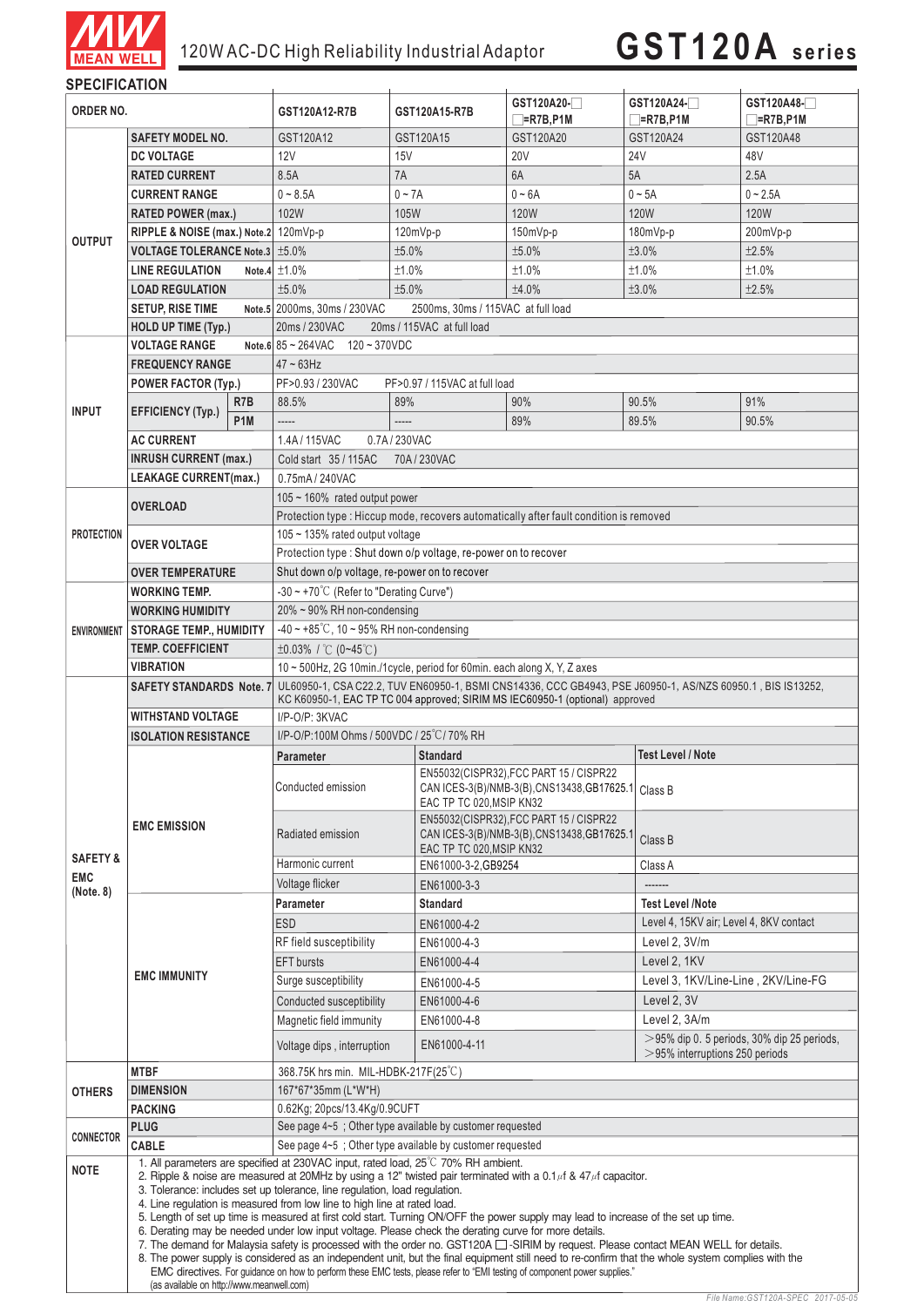

### 120W AC-DC High Reliability Industrial Adaptor

**GST120A series**

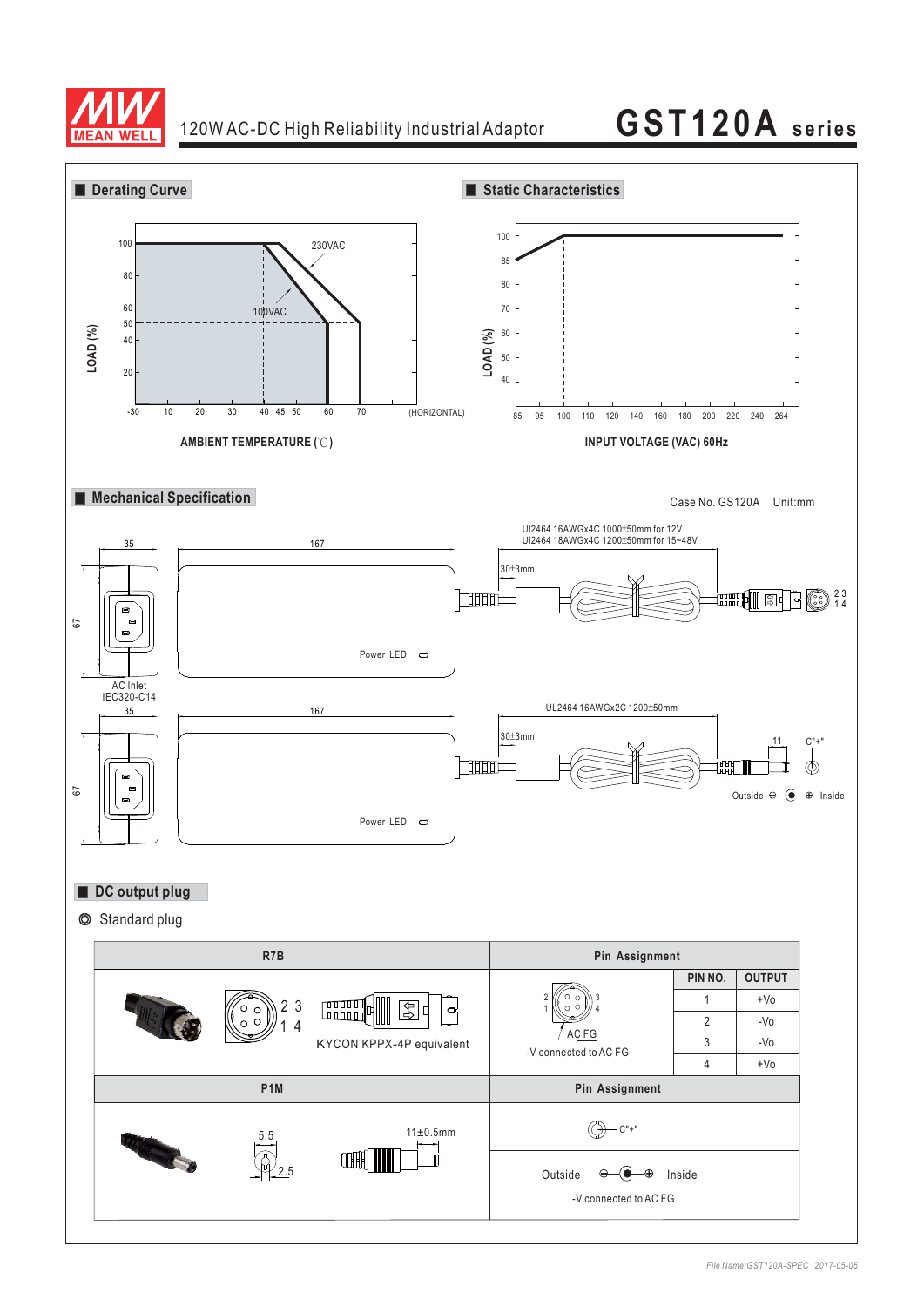

◎ Optional DC plug:

| <b>Tuning Fork Style</b>                                                                                             | Type No.                                                                          | A<br>OD           |                   | B<br>ID | $\mathsf C$<br>L |             |
|----------------------------------------------------------------------------------------------------------------------|-----------------------------------------------------------------------------------|-------------------|-------------------|---------|------------------|-------------|
|                                                                                                                      | $\mathsf{C}$                                                                      | P11               | 5.5               |         | 2.1              | 9.5         |
|                                                                                                                      | ŒH                                                                                | P <sub>1</sub>    | 5.5               |         | 2.1              | 11.0        |
|                                                                                                                      | (Straight)                                                                        | P <sub>1</sub> L  | 5.5               |         | 2.5              | 9.5         |
|                                                                                                                      | С                                                                                 | P <sub>1</sub> IR | 5.5               |         | 2.1              | 9.5         |
|                                                                                                                      | (Right-angled)                                                                    | P <sub>1</sub> JR | 5.5               |         | 2.1              | 11.0        |
|                                                                                                                      |                                                                                   | P <sub>1</sub> LR | 5.5               |         | 2.5              | 9.5         |
|                                                                                                                      |                                                                                   | P1MR              | 5.5               |         | 2.5              | 11.0        |
|                                                                                                                      | Type No.                                                                          | A                 |                   | $\sf B$ | $\mathsf C$      |             |
| <b>Barrel Style</b>                                                                                                  |                                                                                   | OD                |                   | ID      | L                |             |
|                                                                                                                      |                                                                                   | P2I               | 5.5               |         | 2.1              | 9.5         |
|                                                                                                                      | ŒH                                                                                | P <sub>2</sub> J  | 5.5               |         | 2.1              | 11.0        |
|                                                                                                                      |                                                                                   | P <sub>2</sub> L  | 5.5               |         | 2.5              | 9.5         |
|                                                                                                                      | (Straight)                                                                        | P <sub>2</sub> M  | 5.5               |         | 2.5              | 11.0        |
|                                                                                                                      | С                                                                                 | P <sub>2</sub> IR | 5.5               |         | 2.1              | 9.5         |
|                                                                                                                      |                                                                                   | P <sub>2</sub> JR | 5.5               |         | 2.1              | 11.0        |
|                                                                                                                      |                                                                                   | P <sub>2</sub> LR | 5.5               |         | 2.5              | 9.5         |
|                                                                                                                      | (Right-angled)                                                                    | P2MR              | 5.5               |         | 2.5              | 11.0        |
|                                                                                                                      |                                                                                   |                   |                   |         | $\sf B$          | $\mathsf C$ |
| Lock Style                                                                                                           |                                                                                   | Type No.          | OD                |         | ID               | L           |
|                                                                                                                      | Locking<br>С                                                                      | P2S(S761K)        | 5.53              |         | 2.03             | 12.06       |
| <b>Contract Contract Contract Contract Contract Contract Contract Contract Contract Contract Contract Contract C</b> |                                                                                   | P2K(761K)         | 5.53              |         | 2.54             | 12.06       |
|                                                                                                                      |                                                                                   | P2C(S760K)        | 5.53              |         | 2.03             | 9.52        |
|                                                                                                                      | SWITCHCRAFT original                                                              | P2D(760K)         | 5.53              |         | 2.54             | 9.52        |
| <b>Center Pin Style</b>                                                                                              |                                                                                   | Type No.          | $\mathsf{A}$      | B       | C                | D           |
|                                                                                                                      |                                                                                   |                   | OD                | ID      | Ĺ                | Center Pin  |
|                                                                                                                      | С                                                                                 | P <sub>4</sub> A  | 5.5               | 3.4     | 11.0             | 1.0         |
|                                                                                                                      | ŒH                                                                                | P <sub>4</sub> B  | 6.5               | 4.4     | 11.0             | 1.4         |
|                                                                                                                      | EIAJ equivalent                                                                   | P <sub>4</sub> C  | 7.4               | 5.1     | 11.0             | 0.6         |
|                                                                                                                      |                                                                                   |                   | Pin Assignment    |         |                  |             |
| Min. DIN 3 Pin with Lock (male)                                                                                      |                                                                                   | Type No.          | Output<br>PIN No. |         |                  |             |
|                                                                                                                      |                                                                                   | R6B               | 1                 |         | $+V0$            |             |
|                                                                                                                      | <b>Cooddd</b><br>Leecool<br>$\frac{1}{2}$<br>- 0<br>d<br>KYCON KPPX-3P equivalent |                   | $\overline{2}$    | $-VO$   |                  |             |
|                                                                                                                      |                                                                                   |                   | 3                 |         | $+V0$            |             |
|                                                                                                                      | Type No.                                                                          | Pin Assignment    |                   |         |                  |             |
| Min. DIN 4 Pin with Lock (female)                                                                                    |                                                                                   | PIN No.<br>Output |                   |         |                  |             |
|                                                                                                                      | R7BF                                                                              | 1                 |                   | $+V0$   |                  |             |
|                                                                                                                      |                                                                                   | $\overline{2}$    | $-VO$             |         |                  |             |
| $\begin{array}{c} 23 \\ 14 \end{array}$                                                                              |                                                                                   | 3                 | $-VO$             |         |                  |             |
|                                                                                                                      |                                                                                   | 4                 |                   | $+V0$   |                  |             |